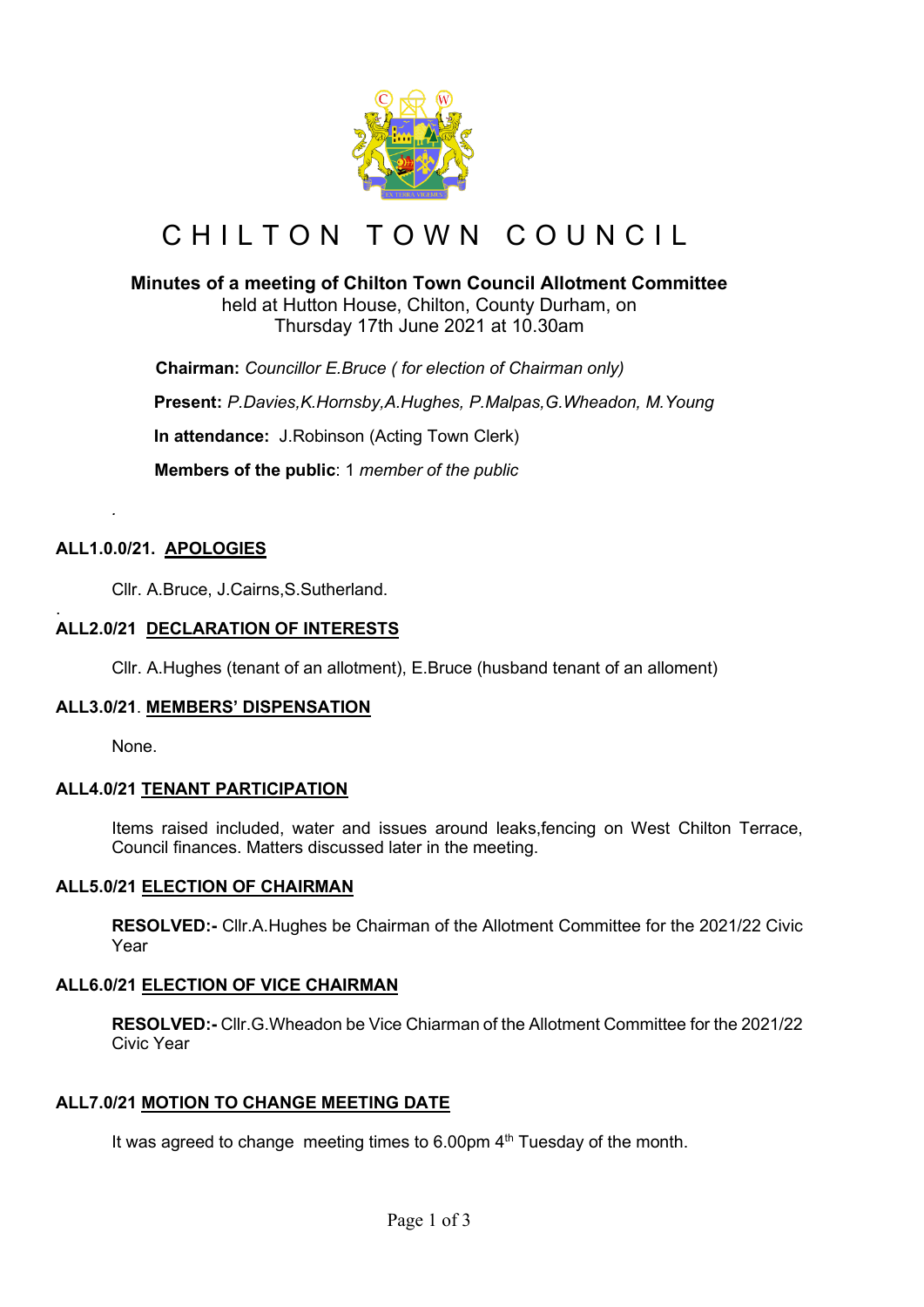#### **Cllr. M.Young left the meeting at this point.**

### **ALL8.0/21 REPORT ON TENANACY RENEWAL**

Acting Town Clerk advised there remains 9 tenants still to renew their tenancy for the coming year. It was agreed to write to them all extending the collection period till end of July, thereafter to assume tenancy not required and re-let.

#### **ALL9.0/21 WAITING LIST**

Acting Town Clerk advised there were 9 identifed applications for tenancies, all to be considered under exempt business.

### **ALL10.0/21 ALLOTMENT INSPECTIONS**

It was agreed to inspect all allotments on a 6 monthly basis. The Chairman and Vice Chairman agreed to undertake this. First round of Inspections to begin July  $1<sup>st</sup> 2021$ .

#### **ALL11.0/21 WATER**

A general discussion took place in regards to water to the 3 allotment sites.It was agreed to re-start the monthly recording of water used. Cllrs. P.Davies, G.Wheandon along with Mr. K. Tracey agreed to undertake this task. First recording to be 1<sup>st</sup> July 2021.

#### **ALL12.0/21 PLAYGROUNDS**

Defered to next meeting as Councillor J.Cairns was not present and she had placed the item on the agenda. It was however agreed Acting Town Clerk arrange a date for members to undertake a site visit of all playgrounds.

#### **ALL13.0/21 SUMMER BEDDING /HANGING BASKETS**

Defered to next meeting as Councillor J.Cairns was not present. Acting Town Clerk did advise all in hand and due to be in situ in next 10 days.

#### **ALL14.0/21 PUBLIC OPEN SPACES**

Agreed to set up a monitoring system of Environment Contract, and the Chairman, Vice Chairman and Acting Town Clerk to meet with contractor to discuss same, and report back to Committee on a monthly basis. Contractor to be invited to every meeting to present a report/any concerns on his behalf.

#### **ALL 15.0/21 EXCLUSION OF PRESS AND PUBLIC**

Cllr. E.Bruce proposed and Cllr. G.Wheadon seconded, and carried, that under Paragraph 1 (2) of The Public Bodies (Admission to meetings) Act of 1960 that the public and press be excluded for the remainder of the meeting.

#### **ALL16.0/21 TENANCY RELATED MATTERS**

It was agreed to accept the report presented by the Acting Town Clerk and to allocate allotments to all on the current waiting list, who have submitted a formal application form, and they have lived in the Parish for at least 12 months as per. Allocation Policy. Chairman